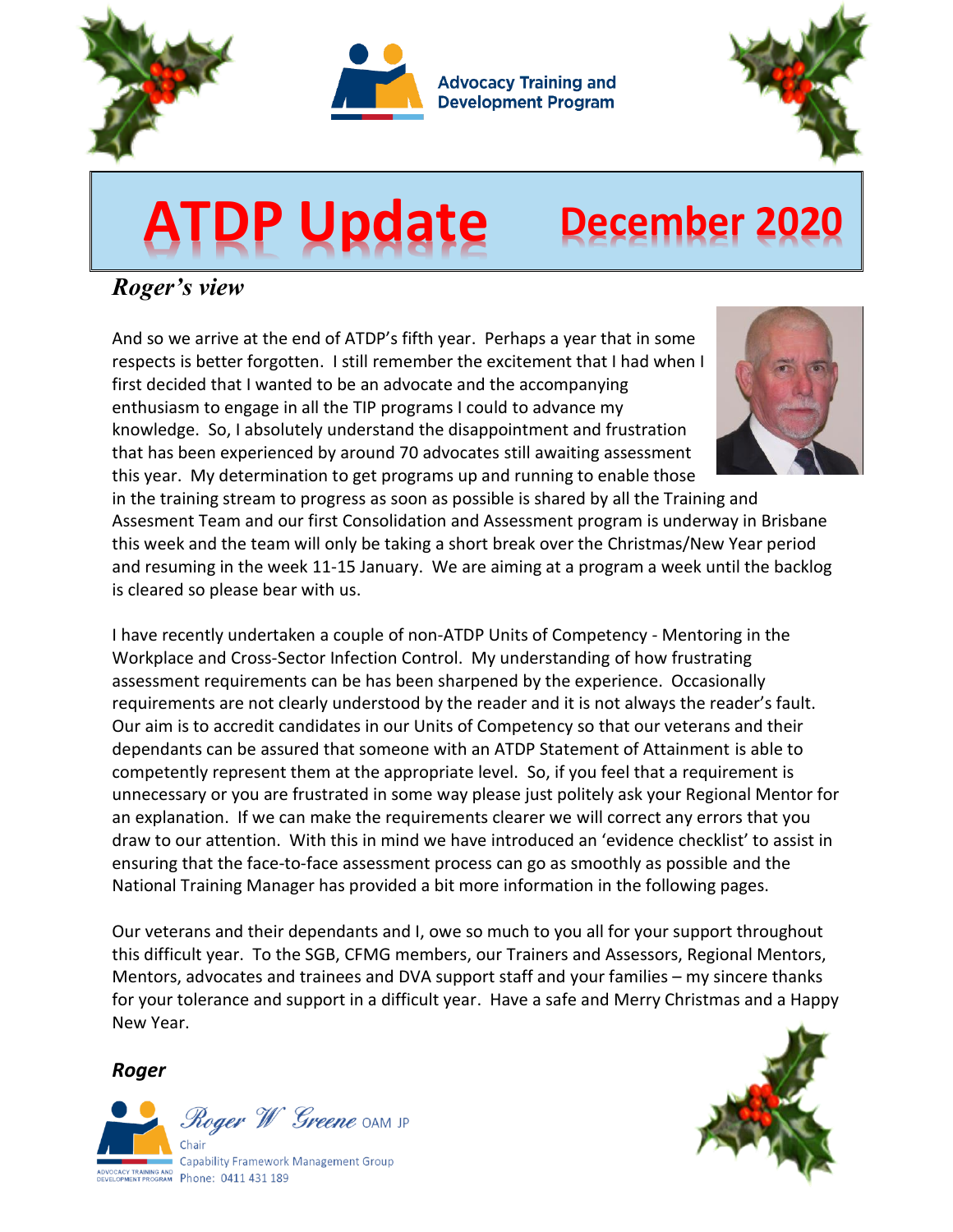## National Training Manager Report

#### **Border openings**

At the time of writing the NSW Qld border has been open for 12 hours and the news has just been released that WA will relax its border controls in a week's time. This means we can start to put together some program dates with reasonable confidence. The first to run will be a MILADC001 C&A program in Brisbane beginning on the 8th December. Other high priority programs are being planned for Perth and Adelaide as well as a MILADC003 program in Brisbane early in the new year.



#### **Workplace Experience Logs and evidence for assessment**

There are still some misconceptions amongst candidates about the WEL and the evidence required for C&A assessment.

**Misconception 1** – The WEL entry is the evidence. This is not the case. The WEL is arranged in such a way as for the milestones to lead a candidate through a structured, experiential learning process. The candidate's entry must state fully what was done to meet the milestone. After doing that and following a discussion with the mentor, the mentor's comments provide feedback to the candidate which assists in the learning process. The evidence required at C&A is the documents which are generated after each milestone was completed. These may be certain pages from a case file, advocate's logbook entry, claim forms, letters, action plans and the like.

**Misconception 2** – My mentor is my assessor. To be an assessor for any Unit of Competency in course 10620NAT, the person must hold a suitable qualification detailed in the Standards for Registered Training Organisations, must hold the Unit of Competency being assessed, be accepted by our partner RTO and be peer assessed by ATDP. There are currently only a total of some fourteen people who meet those requirements.

We are introducing a new form to be completed prior to a candidate being offered a place at a C&A program. The form is an evidence summary/checklist which allows the candidate to collate the evidence to be presented against the WEL milestones. This allows an assessor to see what evidence will be presented at the program and make a judgement whether it is sufficient, authentic, valid, current and reliable. Both candidates and assessors benefit from this process. It means the candidate is unlikely to be found Not Yet Competent due to lack of evidence and the assessor does not need to chase up evidence after the event. Another benefit is that the case files do not need to leave the candidate at any time which adds to the security of the information contained. Until next month.

Regards,

Greg Hoving

**National Training Manager**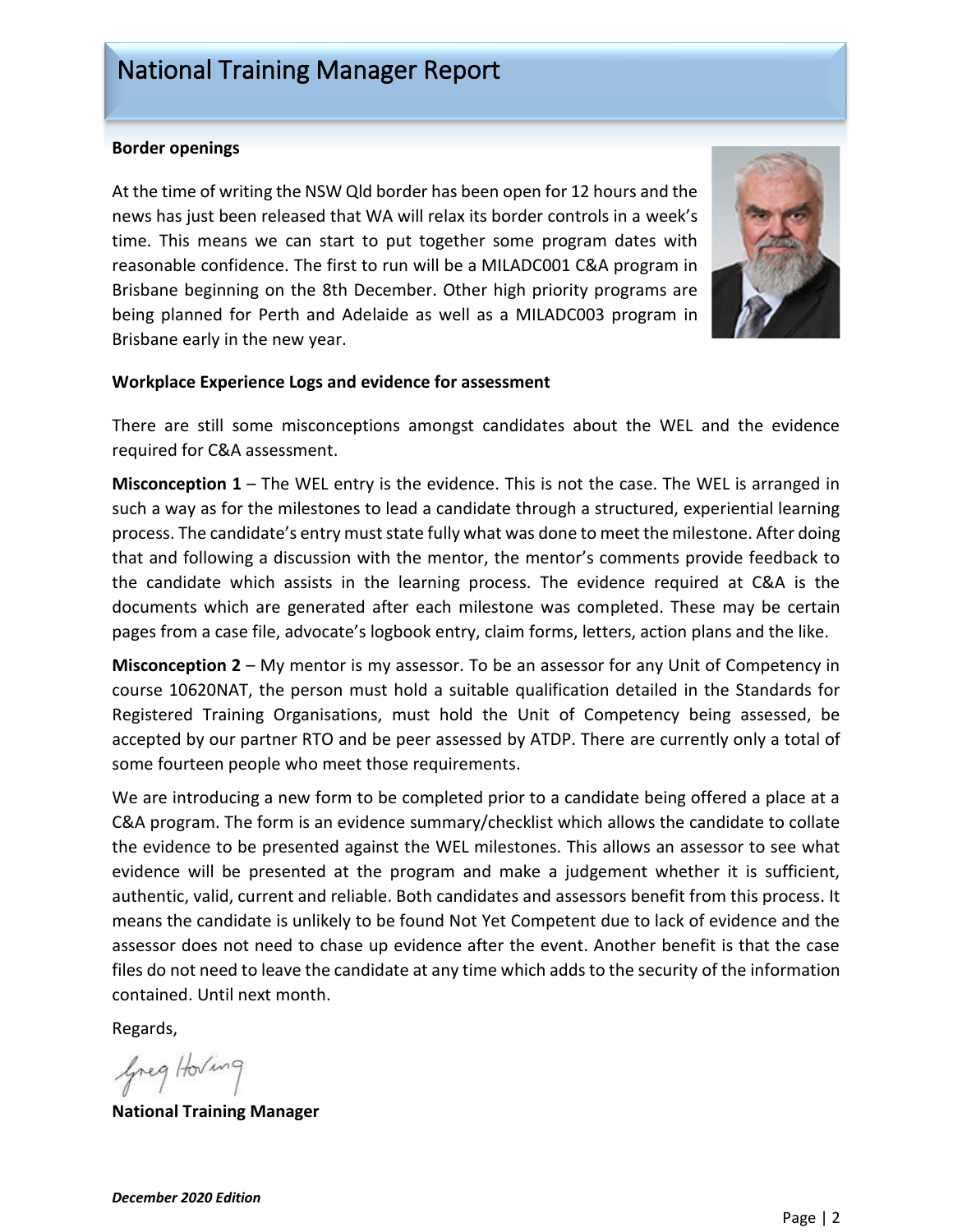## Region 1 Update – Qld, NT

Visits have been made to Communities of Practice in Townsville and Brisbane West, the latter by electronic means. Both highlighted the way in which misinformation is being spread during this period of isolation. An ATDP Update was delivered in both locations illustrating the healthy nature of the advocacy programs, the age distribution of advocates, the energy that has been put into creating avenues for Mentor training and certification, and the move to face-to-face programs. It is believed that there is a need for reactivating the culture of cooperation amongst advocates by presentations that inform and support processes.



The distance learning Mentor Course has been trialled with a dozen Mentors for evaluation of the content and process. Initial feedback indicates that the full Mentoring in the Workplace Unit of Competency is an appropriate course for Lead Mentors – eg. Regional Mentors, Trainers and Assessors plus CoP senior mentors and hopefully a face-to-face model will be presented in the New Year to these individuals. An abridged set of modules has been developed, to be placed upon the CPD activity site for all mentors to access and work through as time permits. How this will occur, to whom it will be available and whether it is a requirement for being a mentor is yet to be determined. Training will include the use of IT strategies and equipment by advocates, which it is argued will be the way of the future.

As we approach a significant turning point with the pandemic, it is hoped that support-based activity can be generated and we all regain the sense of working together.

Regards,

## *Dr Bob Grandin*

A/g Manager, Regional Implementation Group 1

## Region 2 Update – NSW, ACT, WA

#### *Training*

No formal training activities have been undertaken in RIG 2 during the reporting period.

Following a review of candidates in the Training Pathway (all Levels) in Region Two, I can report that when ATDP Training recommences there are candidates ready to be assessed. Table 1 shows the current statistics,

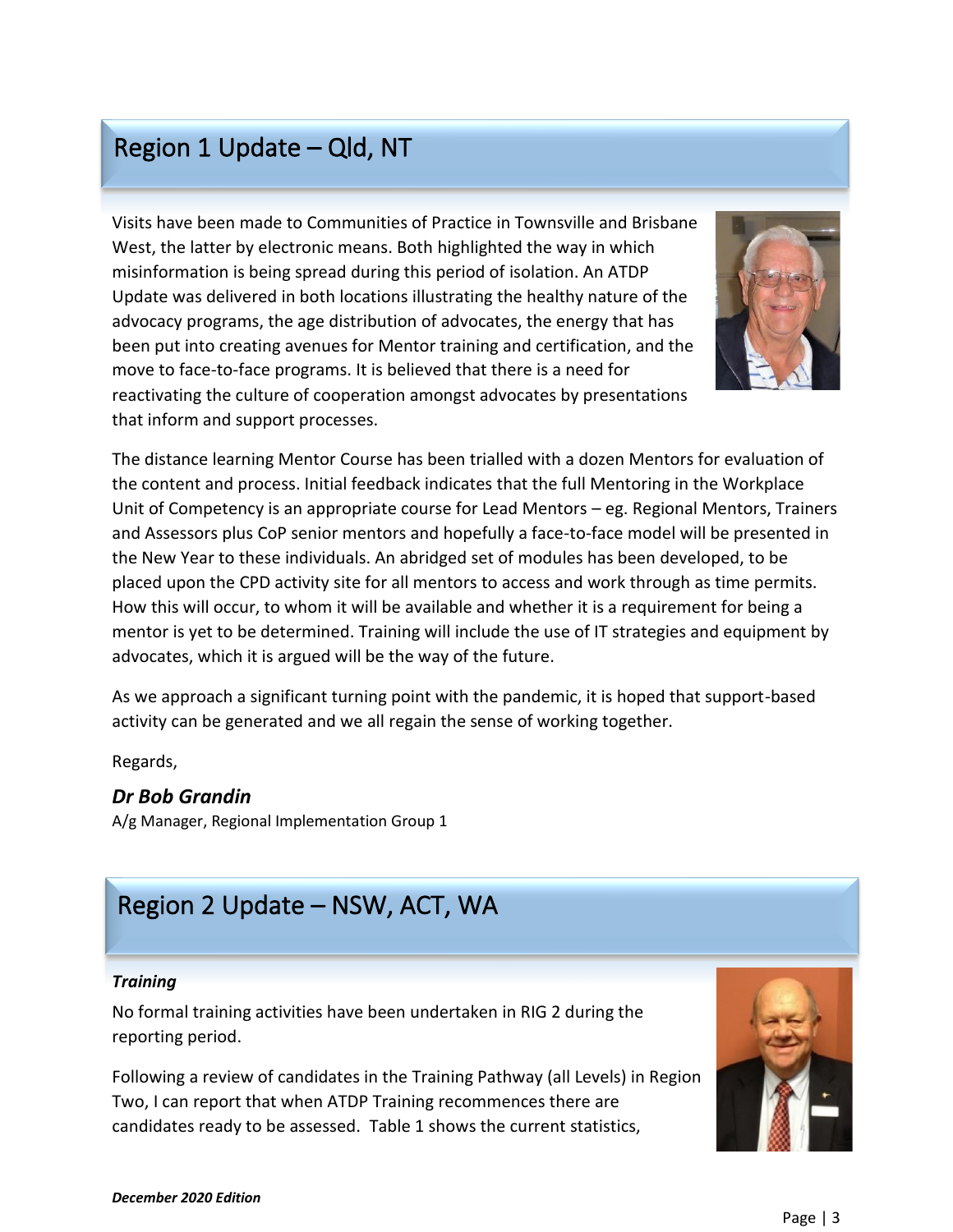although I am somewhat surprised to note the low number of active Wellbeing 2 candidates. I encourage all candidates and mentors to press ahead with gaining experience so that when the opportunity arises there will be sufficient candidates available for Consolidation and Assessment at the various levels.

| <b>TABLE 1</b> |                        |                             |
|----------------|------------------------|-----------------------------|
| <b>UOC</b>     | <b>Active Learners</b> | <b>Ready for Assessment</b> |
| MILADC001      | 81                     | 10                          |
| MILADC002      | 17                     | 6                           |
| MILADW001      | 38                     |                             |
| MILADW002      |                        |                             |
| MILADC003      |                        |                             |
| MILADC004      |                        |                             |
| <b>TOTAL</b>   | 143                    | 23                          |
|                |                        |                             |

ATDP Face-to-Face Consolidation and Assessment activities are scheduled to recommence in Brisbane during the second week of December, with the conduct of a Level 1 C & A. Additional assessment events are being considered for early 2021 and I anticipate that an ATDP Training and Assessment Team will be travelling to WA in the early part of the year to cater for any candidates ready to be assessed in that region.

## **VITA Coverage**

A matter of significant concern to me was revealed at the recent VITA AGM I attended. The Chairman of VITA indicated that during the last year, 18 Ex-Service Organisation's had withdrawn from VITA coverage, citing the increasing age of Advocates, decreasing ESO membership and the reluctance of Advocates to comply with ATDP requirements.

Notwithstanding the cited reasons for ceasing association with VITA, I believe there is a need to remind Advocates of the importance of suitable and adequate Professional Indemnity insurance for all practicing Advocates. Claims continue to be filed against Advocates by disgruntled clients and while many complaints are rejected in early investigation, the potential remains for a significant payout if a claim is successful. Without VITA or other appropriate protection, the individual Advocate could be exposed to costs against him/her should a claim succeed.

Regards,

## *Ian Thompson OAM*

Manager, Regional Implementation Group 2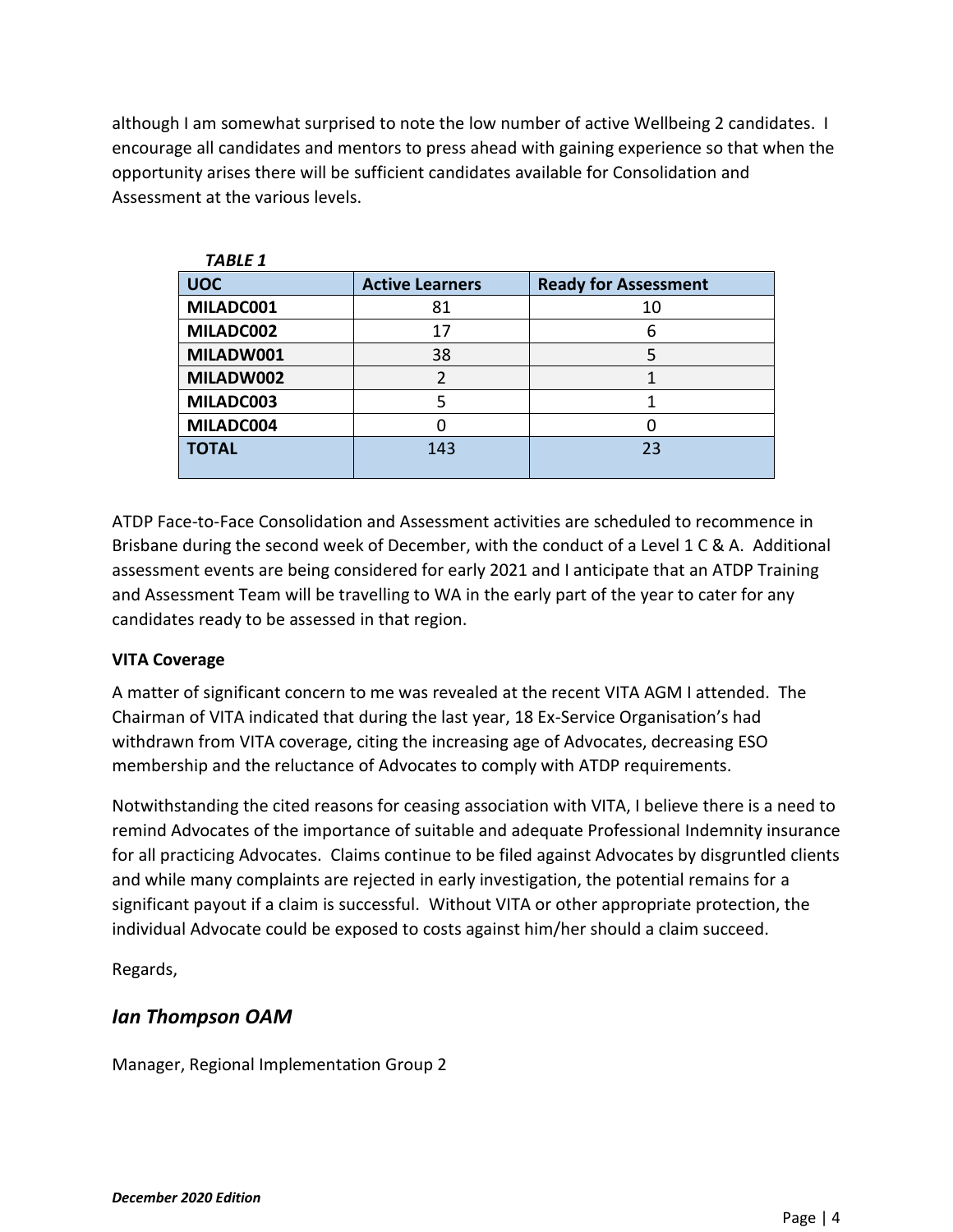# Region 3 Update – Vic, SA,TAS

Who could have predicted the disruption that has occurred in 2020? ATDP of course has not been immune to that disruption, I acknowledge that candidates, mentors and ESOs have largely done the best they can to continue training.

As the Regional Manager I have been well supported by the Regional Mentors, the PSO and the ATDP hierarchy. My main aim has been and continues to be, to encourage training and be flexible particularly in

relation to the assignment of DVATrain eLearning units. Every request is considered on its merits.

COVID-19 restrictions are being relaxed across RIG 3 to varying degrees (this could change on short notice), allowing ESOs, veterans, candidates and mentors to become more active in relation to ATDP training. I am conducting a Work Experience Log and DVATrain audit to encourage and suggest ways forward in training.

A RIG3 meeting (via WEBEX) was conducted on 13 November attended by the chair Capability Framework Management Group, the National Training Manager, Regional Mentors and the PSO. The topics of discussion varied but mainly concentrated on training and its associated administration.

## *Candidates waiting for Consolidation & Assessment*

- Compensation level 1 x 6
- Compensation level 2 x 5
- Compensation level 3 x 1
- Wellbeing level 1 x 6
- Wellbeing level 2 x 1

#### *Advocates waiting for Recognition of Prior Learning*

- Compensation level 2 x 1
- Compensation level 3 x 4
- Wellbeing level  $1 \times 1$
- Wellbeing level 2 x3

#### *Mentor Notifications*

• eLearning via DVATrain x 7 Consolidation & Assessment x 4

#### *New Enrolments*

- Compensation level 1 x 2
- Compensation level 2 x 1
- Wellbeing level  $1 \times 5$
- Wellbeing level 2 x 1

#### *Archived*



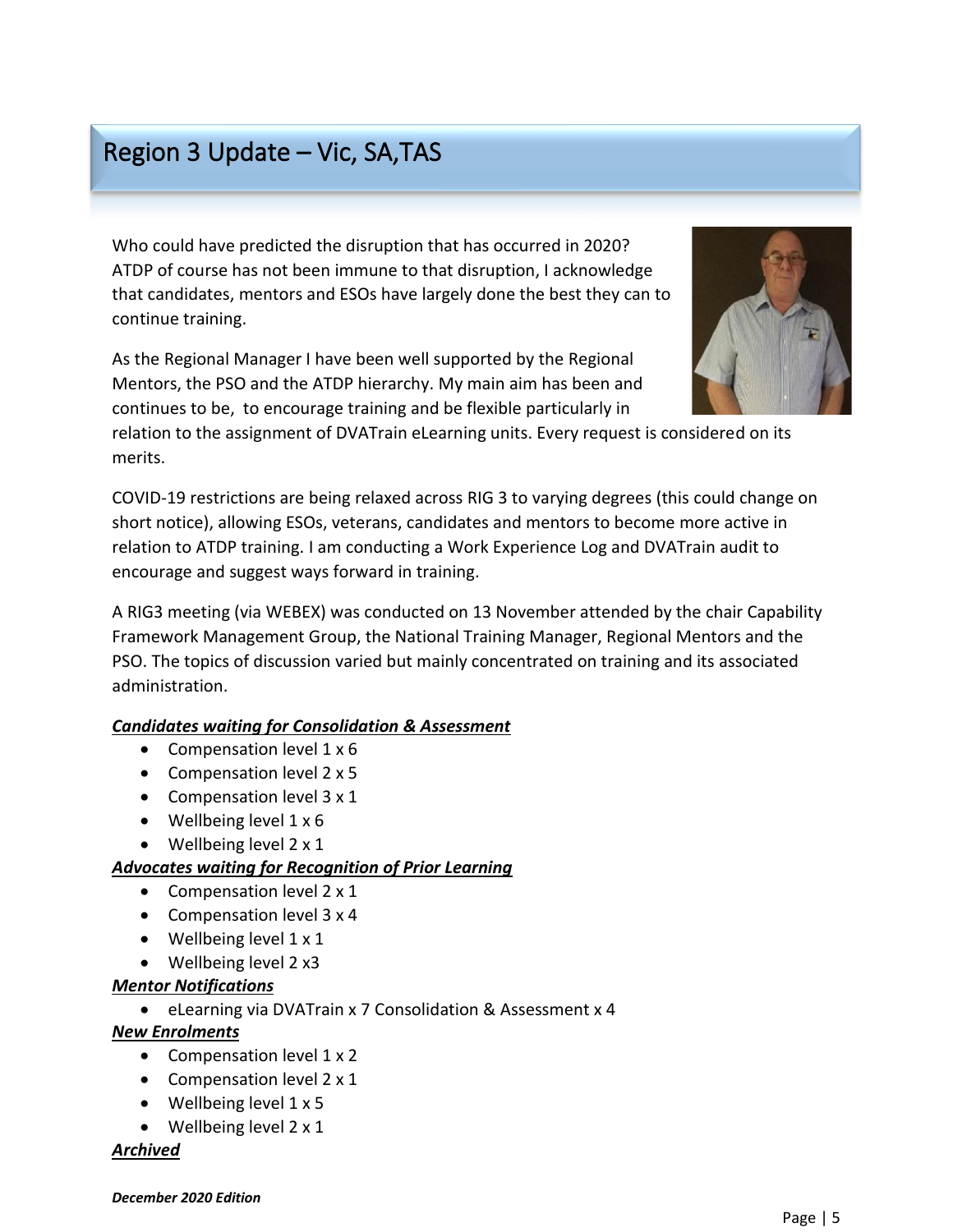- Compensation level 1 x 1 *(training)*
- Compensation level 2 x *1 (training)*
- Wellbeing level 2 x 1*(accredited)*

Remain wise, safe and well.

#### *Brian Milner*

Manager, Regional Implementation Group

# Continuing Professional Development

Dear Advocates, another year has almost gone by and what a year it's been. Somehow we've seen it through, and hopefully 2021 will be better as the pandemic retreats into the background, the economy bounces back, and we start resuming some sort of normality again, including conducting regular ATDP assessment programs. And then of course there's xmas, which is just around the corner, hopefully we can all catch up with family and friends and reflect on the year that was, and plan for what will keep us occupied and interested in 2021.



In this last CPD article for the year, I'd like to touch on the data and let you know of some great offerings for Mentors that will be coming up early in the New Year.

To the data, I've had a quick look at our management data for the year and there are presently 311 advocates who are completely up to date with CPD, 151 advocates who still need to make up some points, but are well on the way to achieving those points, and 113 advocates who have not started CPD at all but have a CPD obligation. For those who haven't started, I encourage you to have a look at the CPD workspace when you log into CPD next and see if there is anything you would like to do. I think once you start looking you'll realise a lot of the information is beneficial and actually interesting! Not the least because it's been developed by experts in the military advocacy field and is directly relevant to your advocacy skills.

Secondly, to some great developments for Mentors. At a meeting of ATDP Presenters and Assessors in Sydney in December 2019, it was identified that as most Mentors had gained their endorsement to be a mentor via the Recognition of Prior Learning pathway, very few, if any, had ever had any direct experience of the eLearning modules that their Mentees were required to complete as part of their learning pathway. The question was 'How can a Mentor provide meaningful feedback to a Mentee about the content and learnings in an eLearning module without having done it themselves?'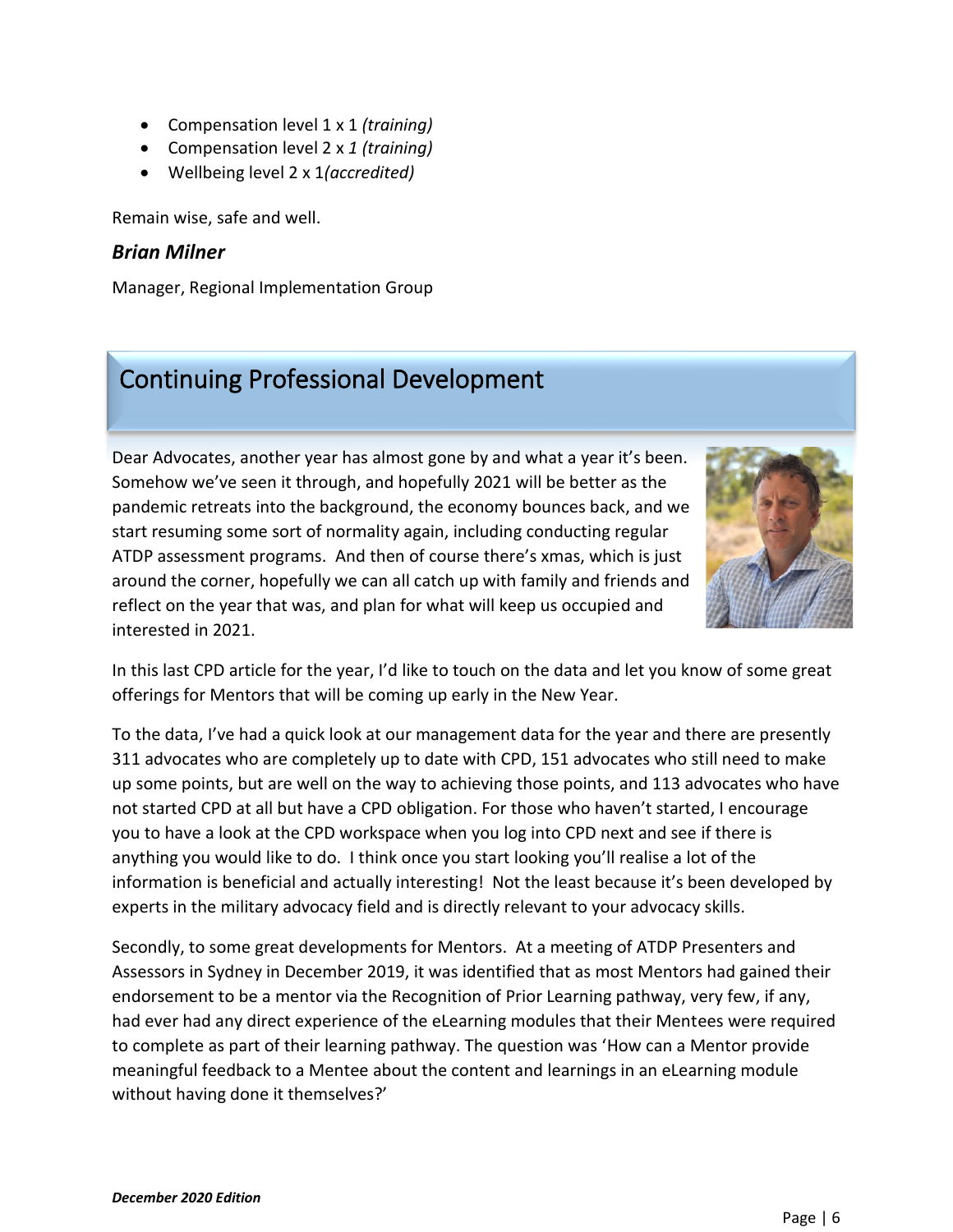To address this situation, Mentors will soon be able to complete all relevant eLearning modules that their Mentees are doing with the added benefit of being able to earn CPD points. Mentors will be able to register their intent to participate by completing an On-line application form. This form will be found in the CPD Homepage by going to Workplace Activities, clicking on the item Mentor eLearning and once completed, the form can then be submitted online. The Mentor eLearning is still under development but will be available to Mentors early in the newyear and I'll provided more detailed information then.



The ATDP also recently trialled an assessed "Mentoring in the ATDP" Course, based on the unit of competency TAEDEL404 Mentor in the workplace. Due to COVID restrictions, the trial was conducted as a distance education course, although the plan is to provide it in face-to-face mode when this is possible. The course is aimed at Regional

Mentors and Advocates who may be required to mentor other mentors.

A non-assessed version of the course has been developed to be made available to all ATDP mentors as a CPD Module. The CPD Mentoring Module consists of 5 units, each worth 2 CPD points. Each unit is provided as a PowerPoint presentation with audio and a short quiz, much like the CPD Update Units. Although the units may be undertaken in any order, the most benefit will be gained from completing them in sequence. The 5 units are:

- Mentoring in the ATDP Context
- Understanding Diversity in Learning Approaches
- Communications, Reflective Practice and the WEL
- Providing Mentoring Support
- Monitoring Mentoring

Mentors must view the PowerPoint presentation and gain 100% in the quiz to receive the 2 CPD points for each unit. The CPD Mentoring Module should be available on the ATDP CPD website shortly. Both of these Units are under development and will be available soon.

**Further help?** If you are having problems in meeting your CPD obligations or you have any general questions relating to CPD, please contact the CPD Team at [cpd@atdp.org.au](mailto:cpd@atdp.org.au)

"As this is the last article from me this year I wish all advocates a happy Christmas and great new year and a special mention to thank you for your service

to veterans <sup>a</sup>nd their families through what has been a most difficult year".

Regards,

#### **Brett Warner**

*CPD Team Leader*

*December 2020 Edition*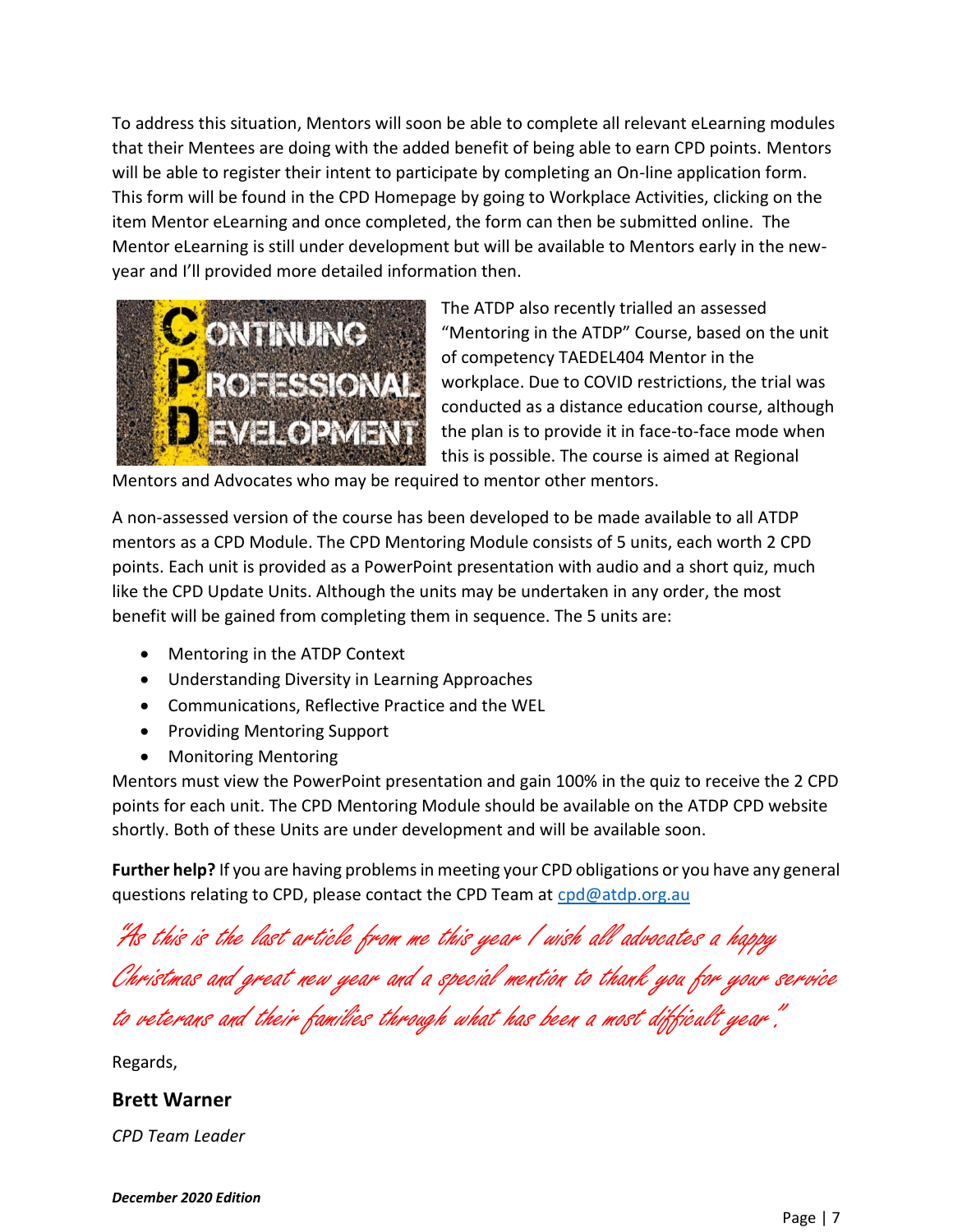## Letters to the Editor



Do you have a 'Letter to the Editor' about advocacy? The Update and Advocacy News are wanting your stories to tell..

If you would like to submit a letter or article please send it to: [ATDP.COMMUNICATIONS@dva.gov.au](mailto:ATDP.COMMUNICATIONS@dva.gov.au)

## Program Support Update

The Program Support team are currently working closely with the National Training Manager to provide assistance in planning for programs in the upcoming year. The PSOs back of house involvement includes checking the availability of venue hire and a range of other administrative responsibilities, including monitoring COVID-19 compliance requirements in individual States, before making particular dates live.



Following discussions with the National Training Manager we are giving a high priority to candidates on the Consolidation and Assessment (C&A) Ready list and are looking to make offers as soon as practical in the New Year to start the process of clearing those awaiting these programs. We currently have the following numbers of candidates on the Ready List:

- 77 x candidates for RPL 1-4
- 73 x candidates for C&A 1-3

With activities picking back up, this means more enquiries and emails coming through for the Program Support Officers (PSOs). We are focussed on ensuring that there is a smooth resumption of programs in the coming months.

It is business as usual for the other Program Support Officer tasks despite the recent lockdown in Adelaide.

From myself and the PSO Team I would like to wish you all a Merry Xmas and happy New year.

## *Elizabeth Owen*

Program Support Team Leader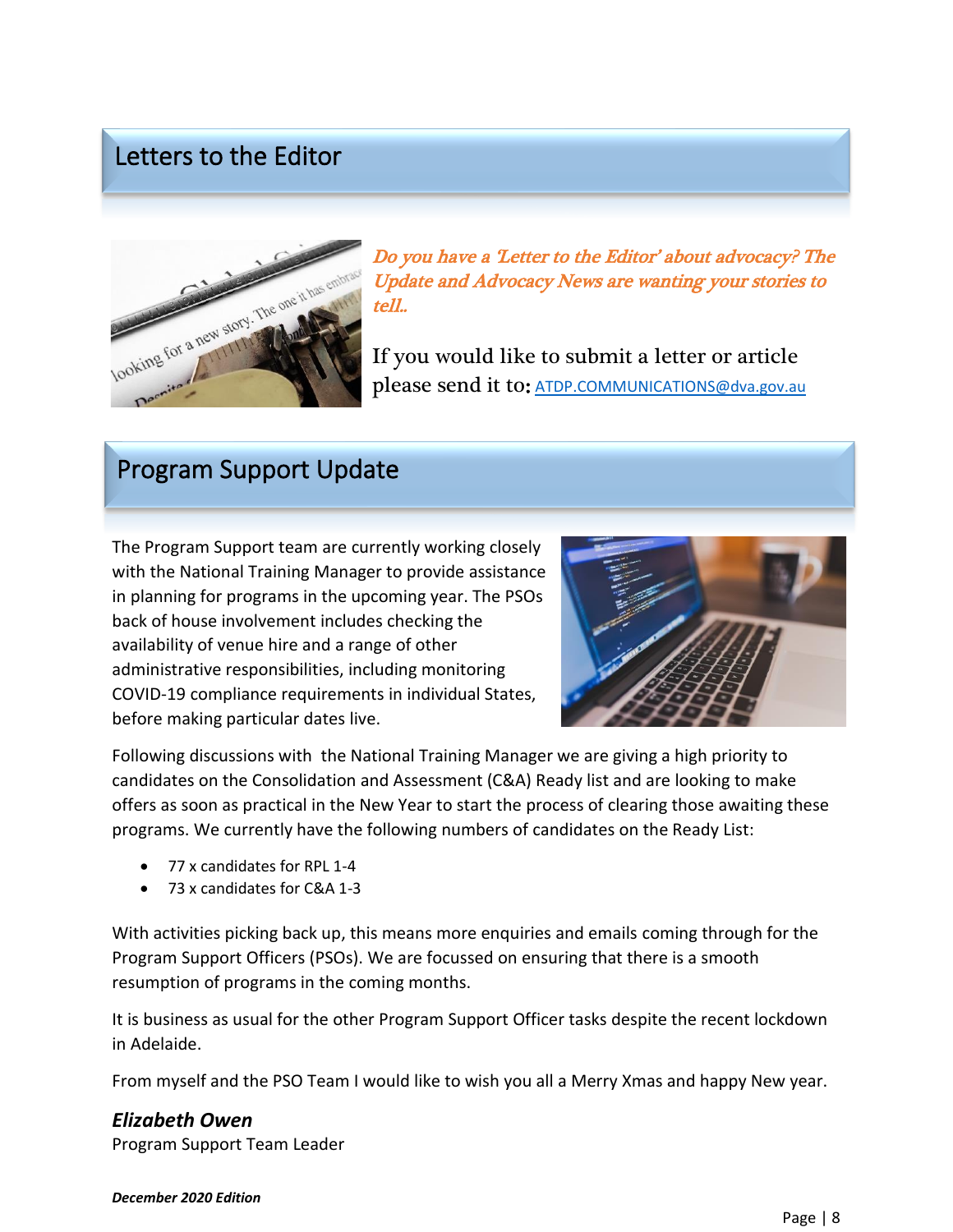## IT Projects Update

Blessen Babu is the resident ATDP IT specialist and provides support to the National Training Manager, the CPD team and the Program Manager on multiple IT projects including the ATDP website, AAR, Online Management System and the CPD online portal.

#### **My ATDP priorities for the past month have been:**



- Preliminary work creating a new DVAtrain Mentor eLearning unit is currently underway. The Regional Mentor interface and CPD admin interface are currently being tested.
- The ATDP user password recovery for all users is being strengthened and this option will available shortly.
- The security testing recommendations for the ATDP website are being implemented and the website will be ready for another round of security checking in the coming weeks.
- I am currently organising a group email to ESOs regarding CPD compliance.
- A candidate interface for the mentor eLearning module is under development which includes the presentation and quiz. The new module will be available in mid-December.
- I have continued to make changes and improve the upcoming Orderly Room Blog functionalities for the ATDP website. The development and implementation of this function has been delayed due to website security testing priorities and will be implemented in the new year.

## Wayne's Words of Wisdom

#### *Wayne's Words of Wisdom* this month is an old *Chinese proverb.*

Chinese proverbs *(*諺語*, yànyŭ)* are popular sayings taken from literature, history, and famous people such as philosophers. The expressions are often used colloquially as statements of wisdom or advice. The Chinese language has over 100,000 characters, and about one in five persons speaks some or the other form of it, all over the world.

#### *The quote for this month is…*

## The one who plants the tree is not the one who will enjoy its shade.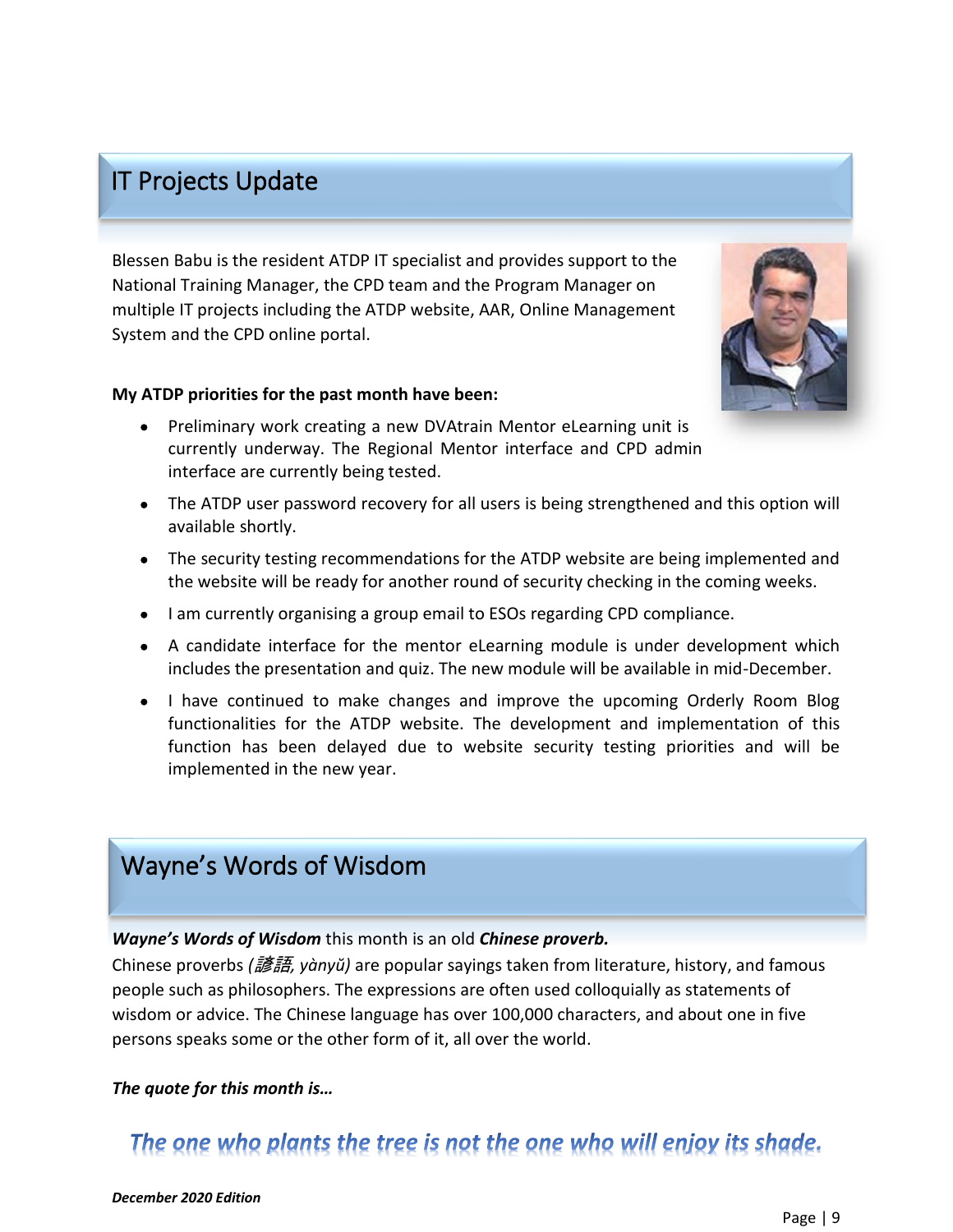# ATDP Contacts

| <b>ATDP</b>                                                           | Information         | info@atdp.org.au                                       |
|-----------------------------------------------------------------------|---------------------|--------------------------------------------------------|
| <b>ATDP Enquiries</b>                                                 | Enquiries           | ATDPenquiries@dva.gov.au                               |
| <b>ATDP Communications</b>                                            | Communications      | communications@atdp.org.au                             |
| <b>ATDP National Training Manager</b>                                 | <b>Greg Hoving</b>  | ntm@atdp.org.au                                        |
| <b>Continuing Professional Development</b><br><b>Manager</b>          | <b>Brett Warner</b> | cpd@atdp.org.au                                        |
| <b>Regional Manager 1 Qld/NT</b>                                      | <b>Bob Grandin</b>  | rm1@atdp.org.au                                        |
| <b>Regional Manager 2 NSW/WA/ACT</b>                                  | lan Thompson        | rm2@atdp.org.au                                        |
| <b>Regional Manager 3 Vic/SA/Tas</b>                                  | <b>Brian Milner</b> | rm3@atdp.org.au                                        |
| <b>Program Support Team Leader</b>                                    | Elizabeth Owen      | psomanager@atdp.org.au<br>08 8290 0499 or 0484 093 016 |
| <b>Region 1 Program Support Officer</b><br>SA time, 8.30-4.00 Mon-Fri | Amanda Williams     | pso1@atdp.org.au<br>08 8290 0283 or 0484 820 620       |
| <b>Region 2 Program Support Officer</b><br>SA time, 8.30-4.00 Mon-Fri | Elizabeth Owen      | pso2@atdp.org.au<br>08 8290 0499 or 0484 093 016       |
| <b>Region 3 Program Support Officer</b><br>SA time, 8.30-4.00 Mon-Fri | <b>Phil Boys</b>    | pso3@atdp.org.au<br>08 8290 0273 or 0484 594 791       |